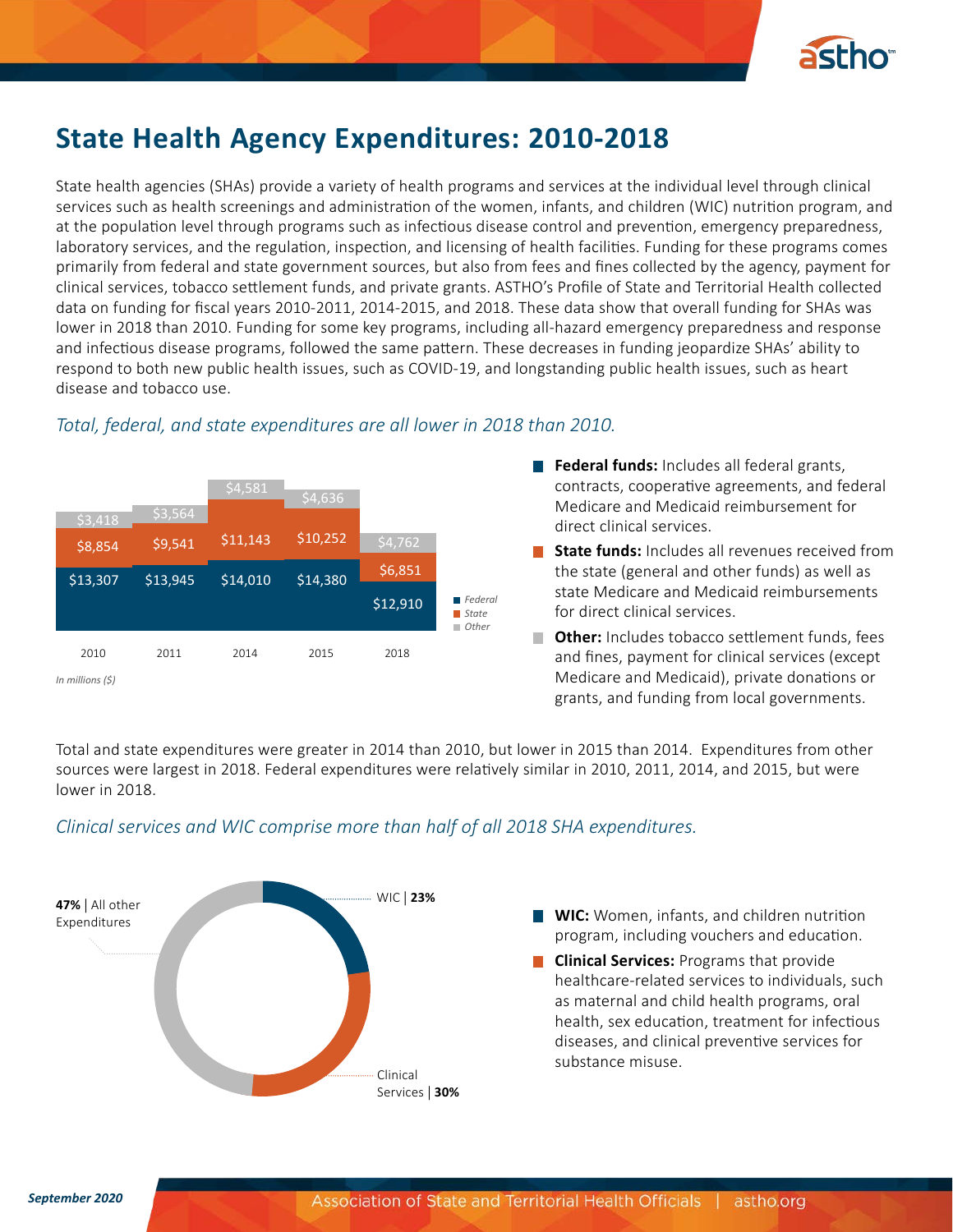**Federal funding contributes nearly 90% of WIC expenditures, while clinical services are supported by federal (45% of total), state (36%), and other (19%) funding sources.**

#### *Sources of funding vary among SHA programs.*



**Quality of health services:** Includes regulation, inspection, and licensing of health-care related facilities; institution compliance audits; and equipment quality.

**Chronic disease:** Includes prevention and screening for chronic diseases, substance misuse, and mental health conditions (excludes treatment).

**Infectious disease:** Includes immunizations and vaccine management, as well as chronic disease prevention, screening, and control activities (excludes treatment).

**Administration:** Includes costs for the executive office; communications; legal affairs; human resources; and IT.

**Environmental health:** Includes regulatory programs for food, water, air, and lead; vector control; and veterinary public health.

**Preparedness:** Includes disaster preparedness programs; bioterrorism; and disaster response.

**Laboratory:** Includes chemistry and microbiology labs and all costs associated with state labs, such as administration and supplies.

**Quality of health services is the largest of these six programs and administration, with total expenditures of \$2.4 billion. Chronic disease and infectious disease are the next largest, with total expenditures of about \$2 billion each.** 

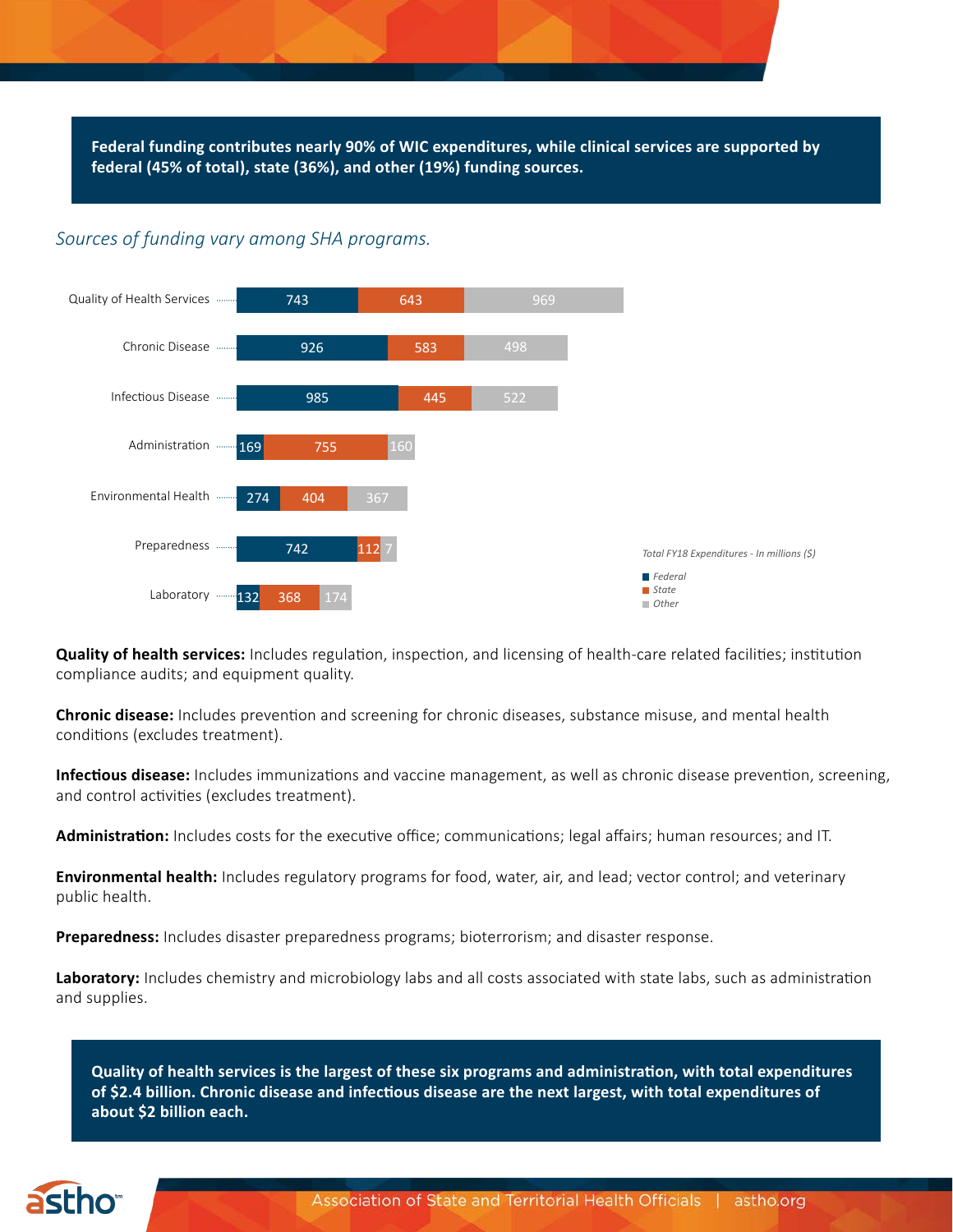The largest amounts of **federal funding** supported infectious disease (\$985 million), chronic disease (\$926 million), quality of health services (\$743 million), and emergency preparedness (\$742 million) programs. The largest amounts of **state funding** went to administrative services (\$755 million), quality of health services (\$643 million), and chronic disease programs (\$583 million). The largest amounts of funding from **other sources** went to quality of health services (\$969 million), infectious disease (\$522 million), and chronic disease (\$498 million) programs.

The data below compare levels of **federal** and **state** expenditures on programs related to all-hazards preparedness and response, infectious disease, and quality of health services in 2010 and 2018. Each of these program areas is highly relevant to the COVID-19 pandemic response by SHAs. All figures are shown in millions of dollars (\$M).

## *Federal funding for SHA all-hazards preparedness and response programs declined dramatically between 2010 and 2018.*



*State funding for infectious disease programs decreased by more than one-third between 2010 and 2018.*